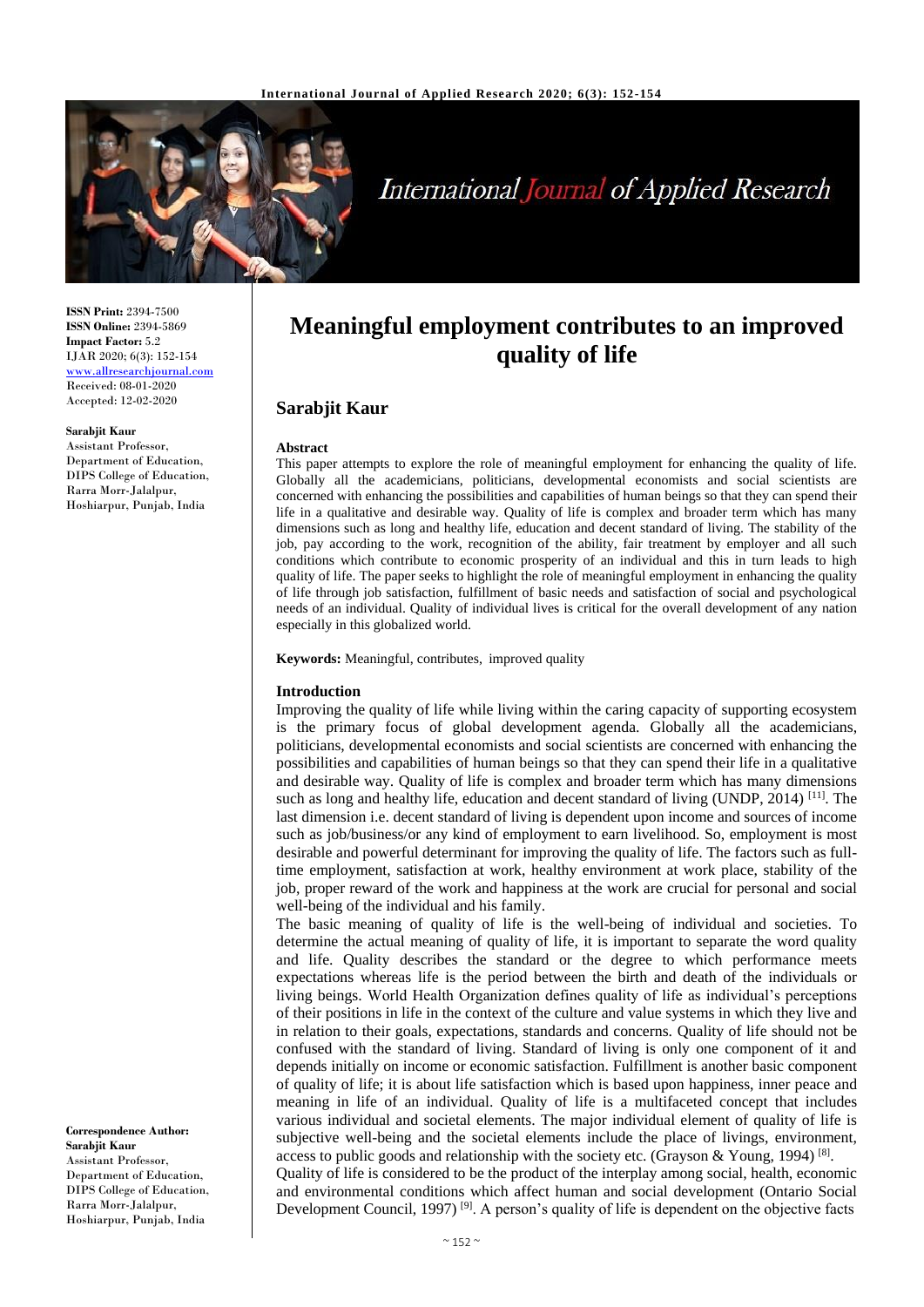of his or her life and the subjective perceptions he or she has of these factors and of oneself (Dissart & Deller, 2000)<sup>[3]</sup>. Social contact and good personal relationships with the family members, friends and colleagues leads to emotional security and subjective well-being of an individual. The access to social and public goods such as long and healthy life, education, safe and secure living conditions, freedom to follow his or her value system etc. contribute to social wellbeing of an individual. The health and education are the two major ways to enhance the quality of life. The stability of the job, pay according to the work, recognition of the ability, fair treatment by employer and all such conditions which contribute to economic prosperity of an individual leads to high quality of life. The availability of job opportunities according to the capabilities of the individuals has a positive impact on the economic well-being of the individual. The equitable distribution and sustainable use of natural, social and economic resources are instrumental to good quality of life (World Bank, 2016)<sup>[12]</sup>. Besides these above-mentioned factors, the advances in Science which are beneficial for raising the standard of livings of individuals are highly responsible for raising the quality of life (Freidman, 1997)<sup>[6]</sup>.

## **Role of meaningful employment in enhancing the quality of life**

Quality of life is a complex term and it depends upon so many factors. But the role of meaningful employment is critical for enhancing the overall quality of life of different human beings. The role of meaningful employment for improving the quality of life is summarized as follow:

## **1. Job satisfaction and quality of life**

As the developments in Science and Technology are enlarging, the need for efficient and effective employees is also increasing. The efficient and effective employee can lead to better productivity of the organization by proper utilization of economic and human resources. The efficiency and effectiveness of an employee are dependent on the job satisfaction of the person. If a person is capable and gets a job according to his/her qualification, then he / she is getting promotions and other rewards for his or her work then he or she can be considered as satisfied with their job. In addition to these, the better environment at the work place can enhance the quality of life by increasing the job satisfaction of the person. The job satisfaction is a complex term which has different meaning to different persons. Some think that the perception and attitude towards the job and how far the other needs are fulfilled through this job are known as job satisfaction.

Different person can have attitudes towards the various aspects of job such as the type of work he/she does, his or her pay, relationship with coworkers or supervisors (George & Jones  $2008$ )<sup>[7]</sup>. And these attitudes contribute to satisfaction or dissatisfaction towards the job. Job satisfaction is a complex and comprehensive term which has different meaning to different persons due to their subjective experiences of satisfaction. But it can best be defined as the positive or pleasurable emotional state of a person resulting from the appraisal of one's job experiences. (Locke 1976). One of the most often cited definitions on job satisfaction is the one given by Spector according to whom, job satisfaction has to do with the way how people feel about their job and its various aspects. Job satisfaction is closely

related to personal and professional growth of the individual. When a job is fulfilling all the basic needs of the individual and his family, then his or her standard of living is also increasing. With enhancing standard of living the value of that person is also increasing in the society. The meaningful employment requires intrinsic motivation and this is generated through the equitable opportunities for growth and promotion in job. The two-factor theory for job satisfaction emphasizes the role of environment in job satisfaction (Herzberg 1967)<sup>[5]</sup>. The physical and mental environment of the job, relationship with the authorities and coworkers, the promotion policy, autonomy to work position, humanistic values of the organization, retention of the workers, salary and other working conditions are also very important for job satisfaction.

## **2. Fulfillment of basic needs and improving the overall living standards**

One can afford a better home and other value goods for oneself and one's family. This fulfillment of needs is responsible for meaningful life. So, the meaningful life is reciprocally related to meaningful employment. The meaningful employment is crucial for overall well-being of the individual. The meaningful employment provides handsome salary to the individual and through this, individual fulfills his needs of food, clothes, housing etc. This money is used by the individual to satisfy the basic needs of his/her family. Through money, the individual improves his overall living standards. Proper food and nutrition will also lead to healthy lives of such individual and this in turn will be save them from diseases and other health issues. Good clothing and a house with basic amenities will help to maintain a proper social status in the society. The satisfaction of basic needs is must for the realization of other social and psychological needs. A person without job or salary will not be able to survive in a proper way in the globalized society. He/ She may commit crimes to get some money for the fulfillment of his/her needs. The rising crime rates in the society can be easily tackled if the job opportunities are available according the knowledge and skills of all persons. At present, when all the developing countries are emphasizing and directing their efforts towards the massification of higher education, then it is also quite pertinent that these countries should also work to provide meaningful employment to all.

#### **3. Satisfaction of social and psychological needs of a person**

Human beings are basically active by nature. They can't sit idle for long time. If a person has nothing to do then he or she can develop different kinds of psychological problems. The social value of a person is directly related to his or her work. The quality of life of an individual is dependent on the social environment of the individual (Clark, 2000). The engagement of people with work is closely to the dignity and respect. The social and economic status of a person relies on his or her work position. Through work of job, one can improve his or her status in the society. The stability of the job is a major determinant of the economic security of a person.

The meaningful employment is also beneficial to the society as whole because it generates social capital. At workplace the person comes in contact with other coworkers and makes a new relationship. These relationships lead to social